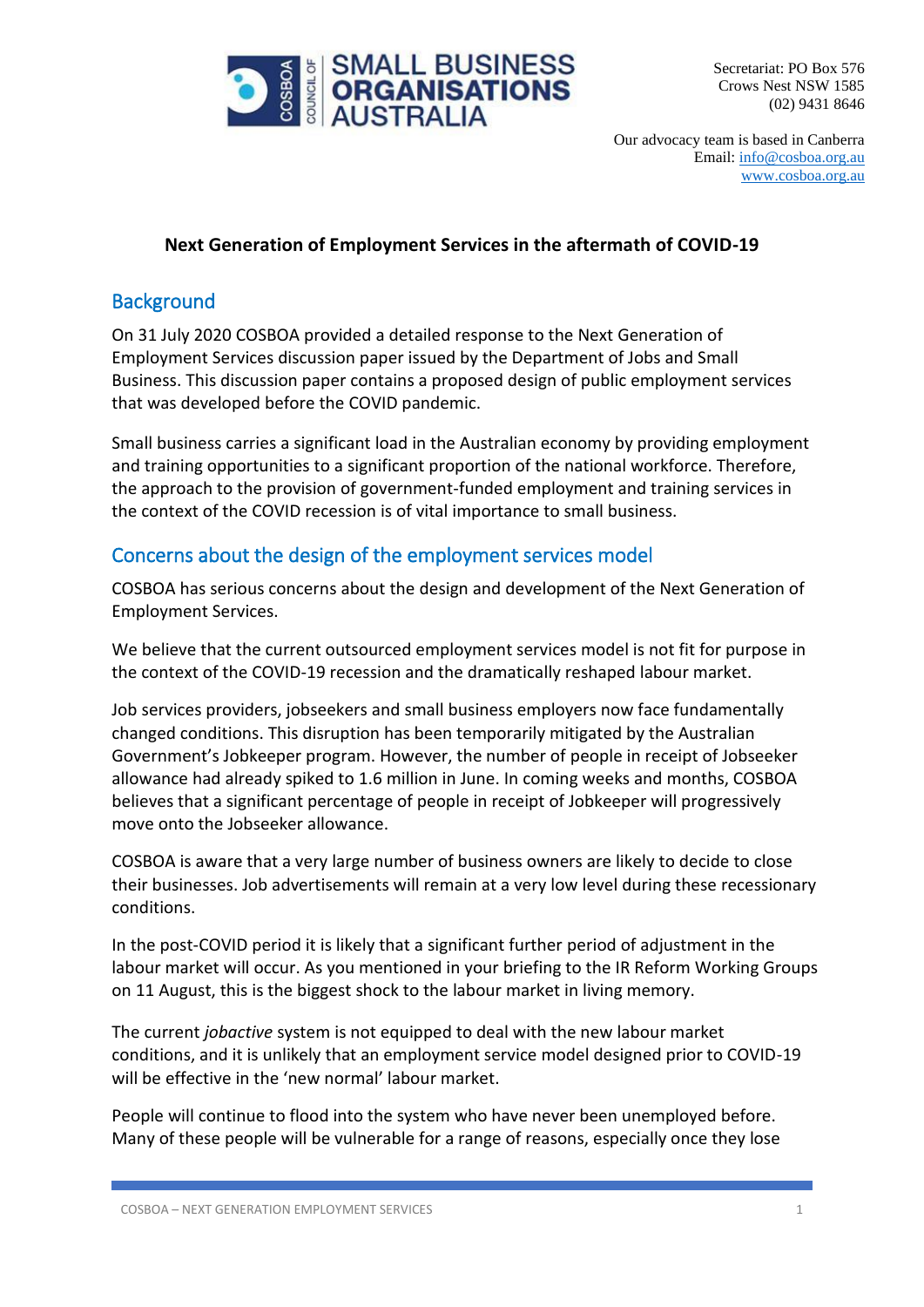their attachment to the workforce. Intervention is needed to prevent these people from becoming long-term unemployed.

COSBOA believes that a fundamental re-design of the proposed Next Generation of Employment Services must be undertaken to address the needs of the huge number of workers displaced by the COVID recession.

This model "….was conceived in economic conditions that are vastly different from those that will follow the COVID-19 economic shock. There is a need to ensure that post-COVID employment services are fit for newly unemployed workers and that they can adapt to the long-term challenges of the economic recovery over the years ahead" Casey, S. and Lewis, A. April 2020, Discussion Paper: *Redesigning Employment Services after COVID-19*, Per Capita, Melbourne).

#### **What focus is needed in the COVID recession?**

A central feature of each iteration of the outsourced employment services (Job Network, Job Services Australia and *jobactive*) has been the focus on the provision of intensive services to long-term unemployed people. Since 1998, none of these systems has been able to significantly reduce Australia's stubbornly high long-term unemployment.

In a strong, growing economy, the targeting of intensive employment services to the most disadvantaged and long-term unemployed jobseekers is arguably justified (despite the past failures of this approach).

COSBOA argues that, in a serious recession, this focus is misdirected. Past experience shows very clearly that those employers who are still recruiting in the recession environment will only look for the most recently skilled, work-ready candidates.

The job services system must use these comparatively rare and valuable employment opportunities to place unemployed people, regardless of how long they have been unemployed. This is a vital aspect of early intervention strategies.

#### **The urgent need for early intervention**

COSBOA is very concerned at the lack of face-to-face services that will be made available to short-term unemployed jobseekers. It is very important to observe that many jobseekers who are vulnerable to becoming long-term unemployed will not be identified by the system as 'highly disadvantaged'.

The proposed 'Next Generation' employment services will rely almost totally on short-term unemployed people helping themselves through online services. COSBOA fears that large numbers of vulnerable short-term unemployed jobseekers will not engage effectively with digital employment services.

COSBOA proposes that the Next Generation Employment Services proposal needs to be fundamentally re-designed to enable rapid, early intervention in the labour market, to help large numbers of jobseekers avoid long-term unemployment.

The current Youth Employment Package is a confusing number of small programs that are difficult for young people to navigate. Transition to Work eligibility appears to exclude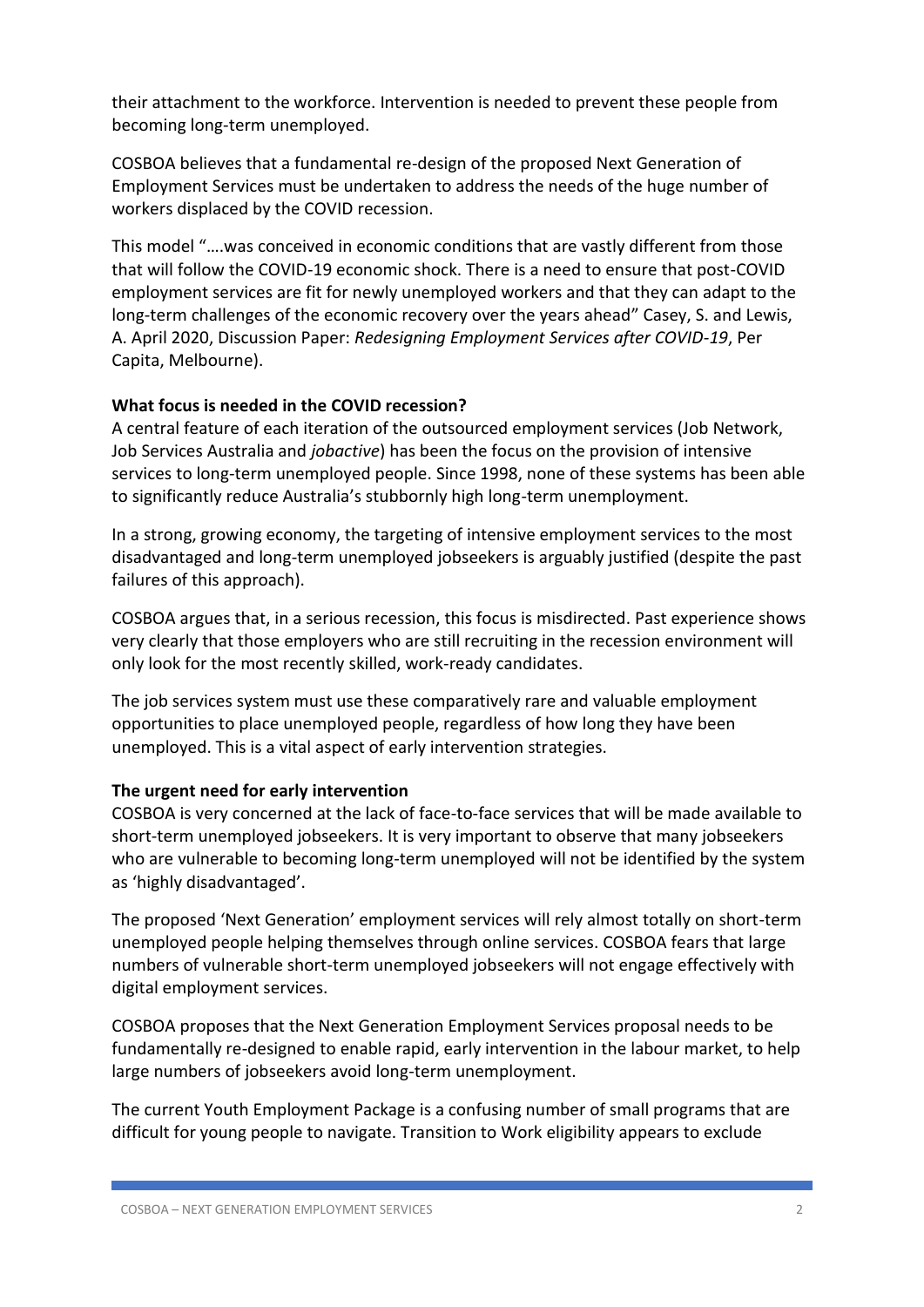unemployed young people who have completed Year 12 or Certificate III or above in postsecondary education.

This package will fail to meet the needs of the very large numbers of young people flooding into the system as a result of the COVID recession. COSBOA believes, in the post-COVID economy, that intensive early intervention services for young people are vitally important to help them avoid becoming long-term unemployed.

#### **Digital / Online Employment Services**

COSBOA understands that the Next Generation Employment online services are planned to be more sophisticated than the current Jobsearch App. Improvements in the current system are highly desirable and welcomed by COSBOA.

However, there is now a rapidly growing disparity in the number of unemployed people and the number of genuine job vacancies. No online system regardless of how sophisticated it is, will help enough people find work in this environment. It is not at all clear how the system will generate the volume of jobs needed to be matched to jobseekers' skills needed in the current economic situation.

There is a real risk that recently unemployed jobseekers – those who need more personalised interventions - will 'fall through the digital cracks'.

Importantly, many small businesses who do the heavy lifting in the labour market by employing and training workers, will not use a digital only service. For these employers, no digital system will address their recruitment needs.

#### **Licencing model**

COSBOA suggests that the licencing model needs to provide scope to Government to quickly change direction to address a crisis in the labour market.

Some of the problems identified with current and previous iterations of the outsourced job services system relate to the inbuilt limitations of the contracts with providers. In times of economic crisis this style of contracting has the effect of hindering Government from rapidly adapting and changing the nature of services provided.

Our direct experience has been that the outsourced job services providers will not collaborate adequately at a local level to enable place-based employment strategies to be effectively implemented.

While the proposed licencing approach may solve some of the problems relating to the management of contracts the Commonwealth holds with job service providers, it will not materially change the nature of the problems of entrenched long-term unemployment.

At this stage COSBOA can see no evidence that the proposed licencing model will be able to cope with the drastically disrupted labour market any better than jobactive.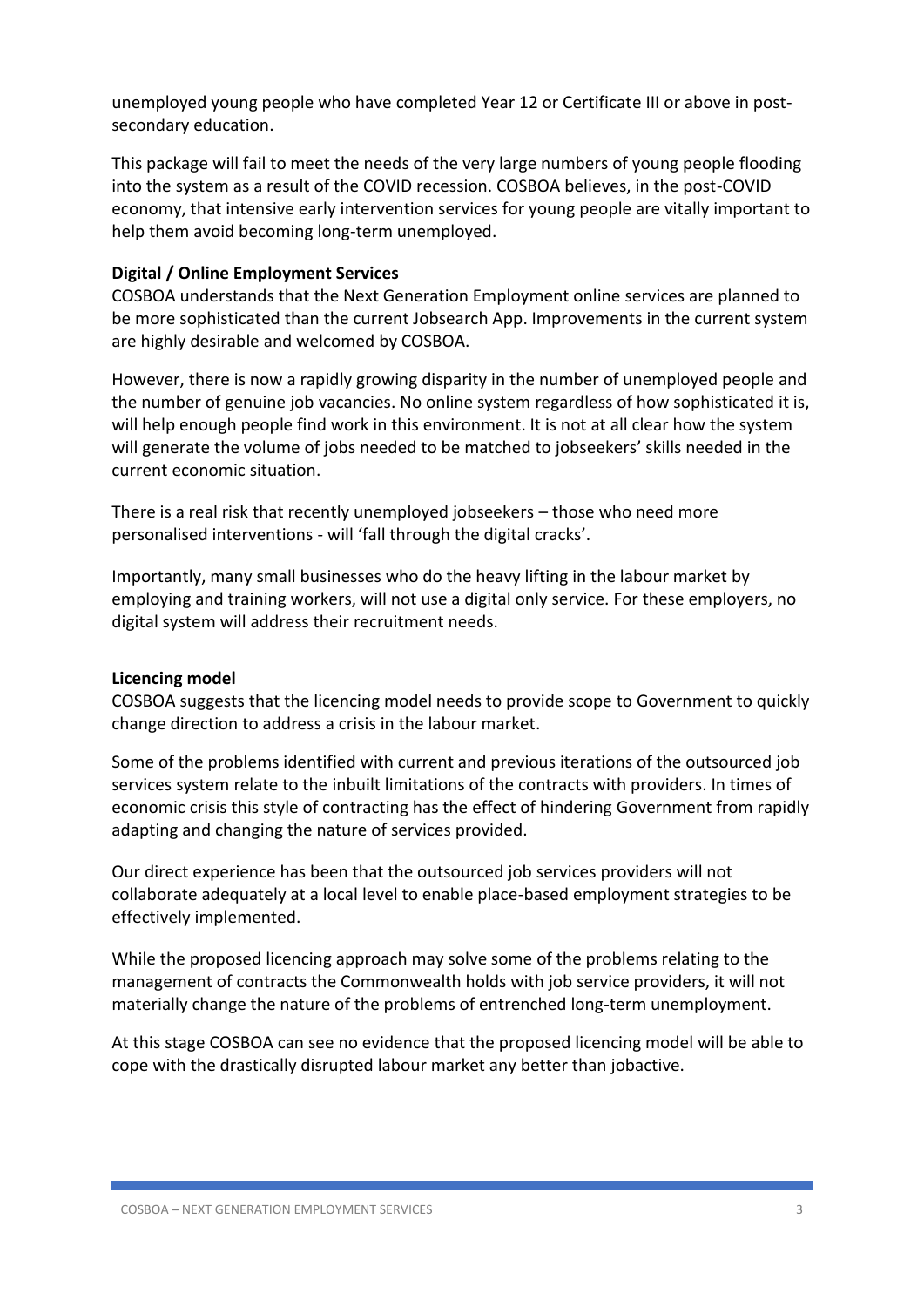#### **Employer services**

It is a matter of public record that the relationship between employers and the outsourced job services system has steadily declined since the inception of the Job Network in 1998. In the 2018 report entitled I Want to Work it was noted that:

- **18%** of employers using the system in *2007*
- **4%** of employers using the system in *2018*

An effective job services system must build relationships with the small and medium sized businesses that will provide the majority of new jobs. This cannot be done as an add-on to the new online services. The employer services function is a specialised role requiring skilled staff and equally skilled management.

Many small business employers will expect a personalised vacancy service, not an automated system that replaces working relationships with algorithms.

# A balanced, multi-dimensional approach

'Now, more than ever, stronger employment services play an increasingly important role in job matching, enhancing employability, addressing skill mismatches and linking support directly to employers and workers through operating various active labour market programmes.' (Employment Services, 2018, International Labour Organisation [https://www.ilo.org/skills/areas/employment-services/lang--en/index.htm\)](https://www.ilo.org/skills/areas/employment-services/lang--en/index.htm).

COSBOA proposes a much more comprehensive model of job services that would include:

- 1. Planned, ongoing upskilling of employment consultants and case managers.
- 2. Provision of early intervention (face-to-face) services to all unemployed people identified as needing job search support, regardless of duration of unemployment.
- 3. Intensive case management support for long-term unemployed and highly disadvantaged jobseekers - alternated with work creation/training placements (below).
- 4. Work creation / Training placements for long-term unemployed and highly disadvantaged jobseekers, alternated with case management.
- 5. Online services for highly job-ready jobseekers.
- 6. Jobsearch training and accredited vocational training opportunities for long-term unemployed and highly disadvantaged jobseekers.
- 7. A labour market training program that provides wage subsidies for employers offering real jobs (see COSBOA Skills Builder\* program proposal).

There is need and opportunity for the Commonwealth Government to build a network of community employment services that articulate closely with local economic development activities.

Past experience demonstrates that the high unemployment levels generated by a serious recession will be very difficult to shift. The "scarring effect' is very real.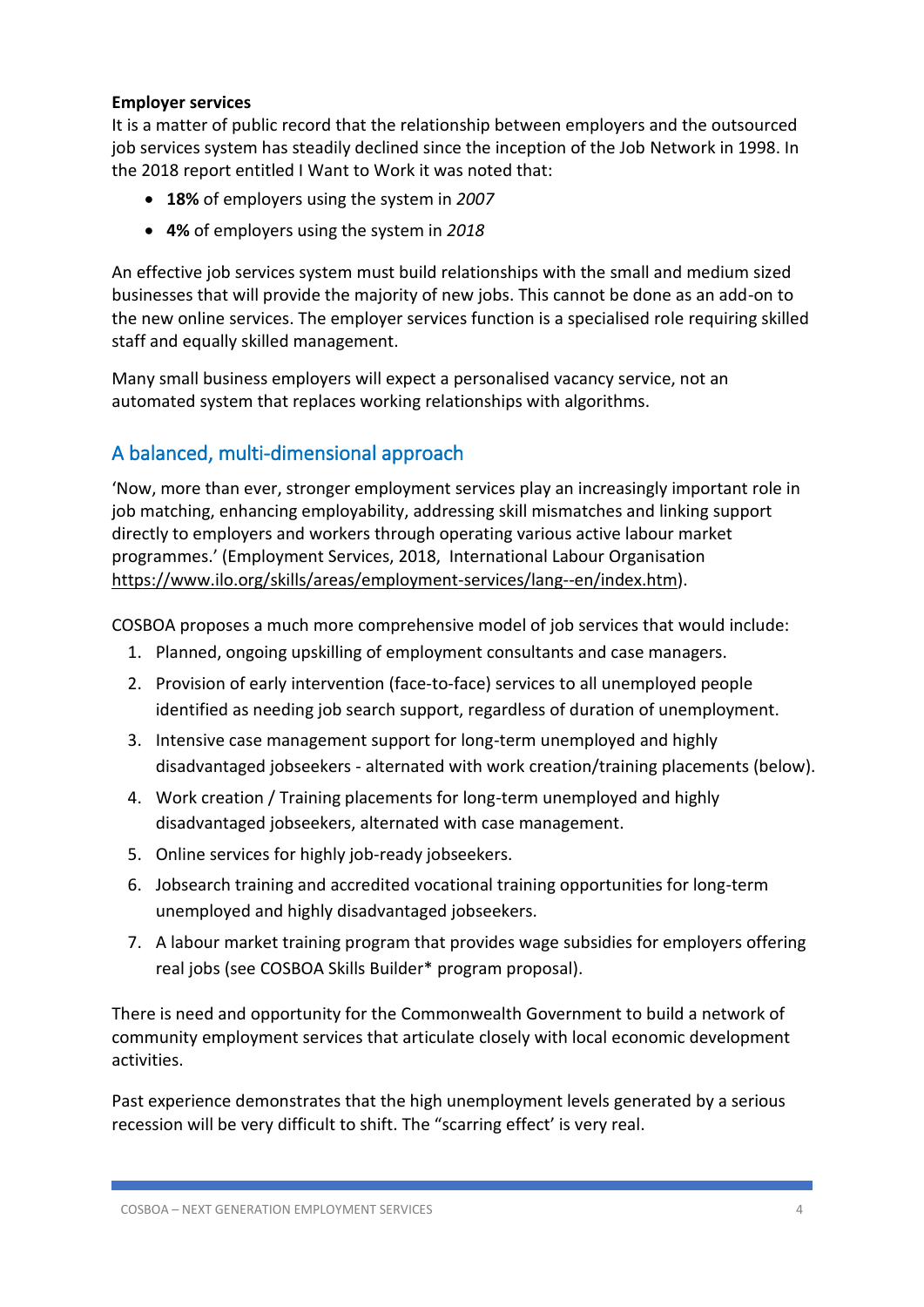Those of us who have delivered employment services during a recession know only too well how corrosive this effect is in our society and economy.

It is essential to equip job services providers with a well-funded, comprehensive labour market program that encourages small business employers to hire and re-skill unemployed people. COSBOA has proposed such a program titled Skills Builder (Attachment 2)

COSBOA would strongly prefer the re-institution of a universal public employment service along the lines of a modernised, corporatised CES. Such a system could be much more effectively used by Government to assist jobseekers and small business employers in a period of recession (and beyond). However, while COSBOA believes this is entirely feasible, we acknowledge it is unlikely.

#### **Australian Employment Services Agency**

COSBOA proposes the creation of the *Australian Employment Services Agency* - a Government-owned Business Enterprise which would directly manage contracted Community Employment Service providers.

#### **Community Employment Services network**

COSBOA recommends the development of an entirely new network of Community Employment Services contracted by the Commonwealth Government through the Australian Employment Services Agency.

COSBOA argues that employment services contracts should only be made available to notfor-profit organisations.

The confected competition that currently exists between Jobactive providers in communities around Australia should cease in the next iteration of employment services contracts. In practice, this competition does not deliver improved choice for jobseekers, but rather results in confusion, and a lack of cooperation and collaboration between providers at a time when it is most needed.

Community Employment Services agencies would deliver labour market programs including the *Skills Builder* program proposed by COSBOA and a re-named work creation program to replace Work for the Dole. These programs would be delivered in collaboration with local Business and Employment Development Committees.

In the approach proposed by COSBOA from 2022, contracted employment providers' services would be delivered by **two distinct job services teams**: one specialising in Early Intervention and one specialising in Intensive Case Management (see Attachment 1).

These proposed changes would enable the Commonwealth Government to much more directly and effectively address the high level of unemployment that has resulted from the COVID-19 pandemic.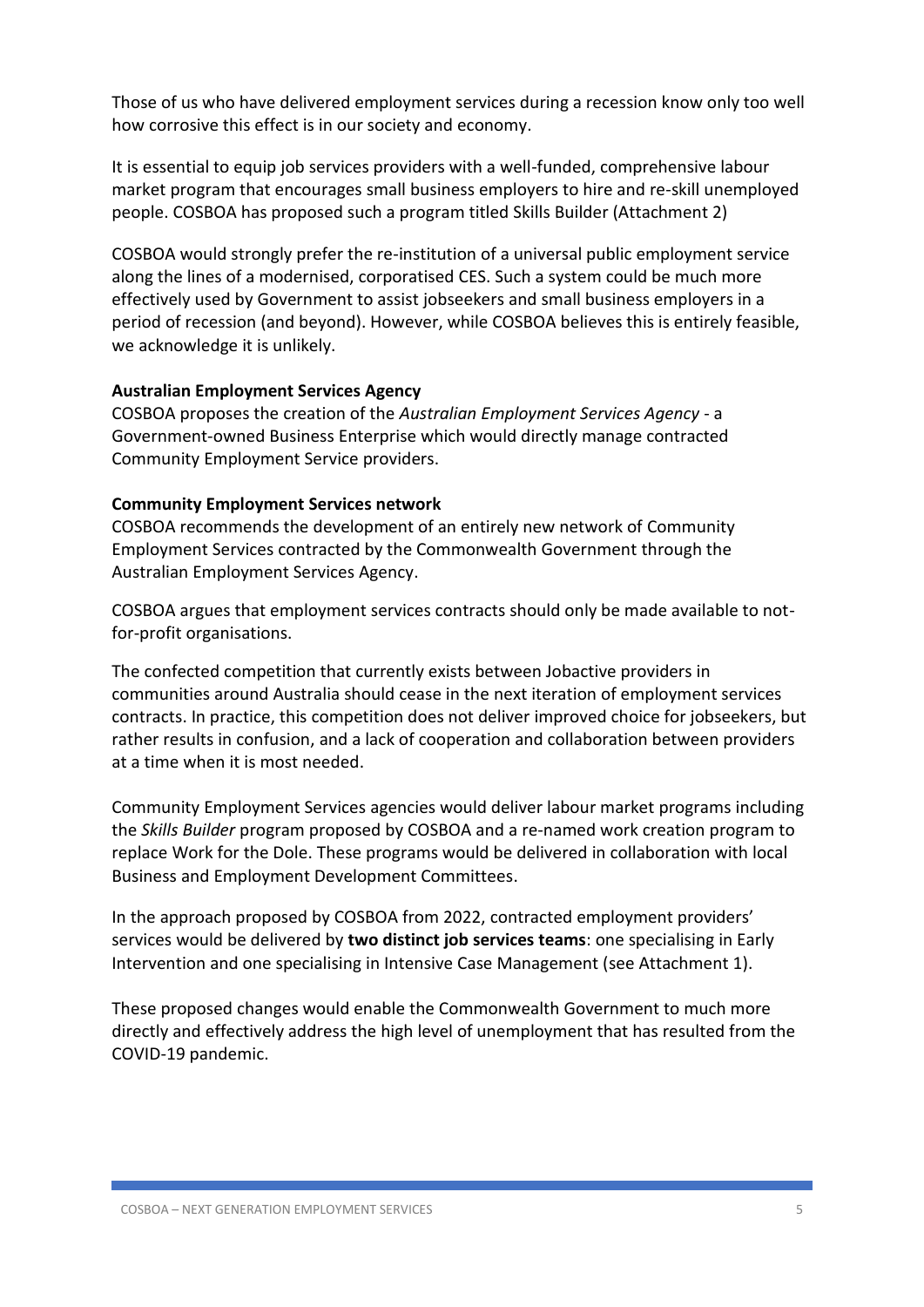### **A balanced approach to Job Services**



\*COSBOA proposed labour market adjustment program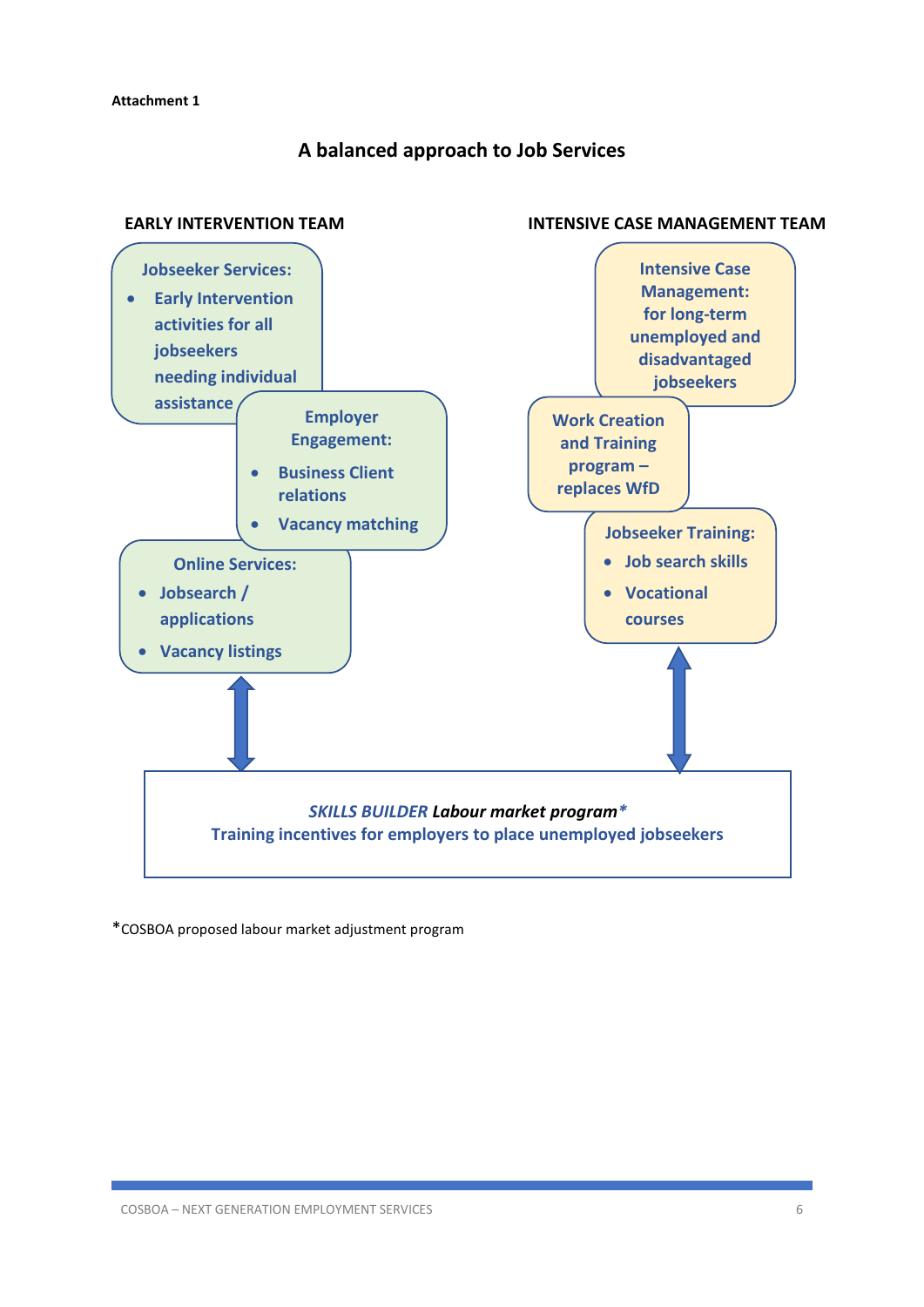

# *SKILLS BUILDER*

### **Post COVID-19 small business workforce strategy**

### Introduction

This paper proposes a role for small business in partnership with the Australian Government to:

- Address rising levels of unemployment by providing local jobs for unemployed people.
- Help mitigate against a collapse in workforce skills development in the small business sector.

The Australian economy has suffered a major shock from the COVID-19 pandemic. The resulting steep rise in unemployment has not only caused hardship for many individuals and families, but it will have significant negative impacts in industry. Workforce skills development will be set back by the disruption to employment and training.

# Critical role of small businesses in workforce skills development and productivity

Australia's small business sector is a vital contributor to workforce skills and productivity. While 93 percent of Australian businesses have an annual turnover of less than \$2 million (2018-19), small businesses account for 33 per cent of Australia's GDP. 62 percent of small businesses are sole traders with no employees, yet small businesses employ over 40 per cent of Australia's workforce.

As just one example, they employ more apprentices than any other sector.

#### **1. IMPACT OF COVID-19 ON WORKFORCE SKILLS DEVELOPMENT**

Using the employment and training of apprentices as an example, the Sydney Morning Herald reported on 1 June 2020 that *"National apprenticeship vacancies plunged from 1731 in January to 468 in April after social distancing measures were introduced."* The Herald article reported that *"the Mitchell Institute at Victoria University estimates that without intervention there will be 130,000 fewer apprenticeships and traineeships from the start of the coronavirus pandemic to June 2023. This represents a 30 per cent drop in new apprenticeships over the next three years which the research predicted could potentially lead to skills shortages lasting up to eight years, hampering the COVID-19 economic recovery."*

Of course, small businesses provide training to people in many forms, not just through apprenticeships; thus contributing to workforce skills and productivity. Small businesses also:

▪ Provide a vast range of informal skills development opportunities (about 85 percent of worker's non-formal learning is paid for by employers).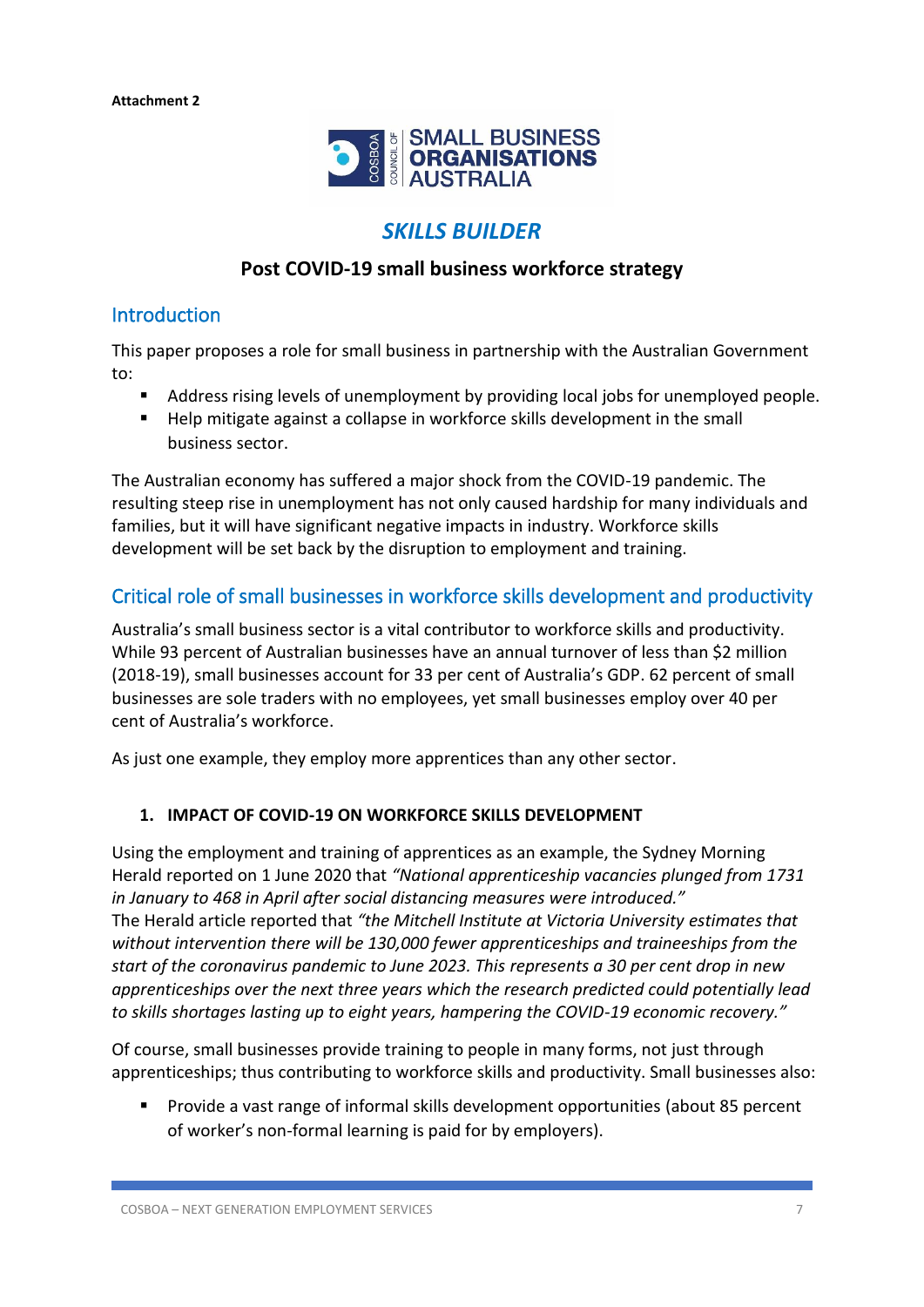- Offer formal Traineeships.
- Offer cadetships to Year 12 graduates.
- Employ university graduates who continue to study at a post-graduate level while they work.
- Provide practical opportunities for workers to develop their skills while they undertake technology training programs (e.g. industry-based ICT training).

Small business provides training opportunities for people in a wide range of age-groups and skill levels.

It is reasonable to assume that the severity of the disruption caused by the pandemic will not just reduce apprenticeship numbers but will collapse skills development across many occupational classifications.

The financial position of most small businesses has deteriorated significantly due to the COVID-19 pandemic. A large proportion of small businesses that previously offered training opportunities to workers – especially new workforce entrants – will not be in a financial position to do so for a considerable period.

Clearly, this will have a highly negative impact on the small business role in skilling a highly productive workforce.

### **2. LABOUR MARKET ADJUSTMENT**

The Australian labour market more broadly has been disrupted and re-shaped by the COVID pandemic. This disruption has been somewhat mitigated by the Australian Government's *Jobkeeper* program, which has now been re-configured and extended until March 2021. In the post-COVID period it is likely that a significant further period of adjustment in the labour market will occur.

Many Australian businesses are likely to adapt to the post-COVID economy by operating with reduced staffing levels. This will, in turn, reduce training opportunities. In the medium term, reduced training opportunities in small business will result in a further reduction in the number of skilled workers available to industry.

Prior to COVID-19 the National Agreement for Skills and Workforce Development had already failed to meet its targets relating to halving the number of adults without postsecondary qualifications and doubling the number of diploma and advanced diploma qualifications.

Important long-term goals relating to up-skilling Australia's workforce will be further hindered if there is a withdrawal of large numbers of training places in small business. This situation will be worse in rural and regional areas. It is anticipated that the existing disparity between urban and regional VET outcomes identified in the *National Regional, Rural and Remote Tertiary Education Strategy* Final Report (2019) will be exacerbated by the COVID recession.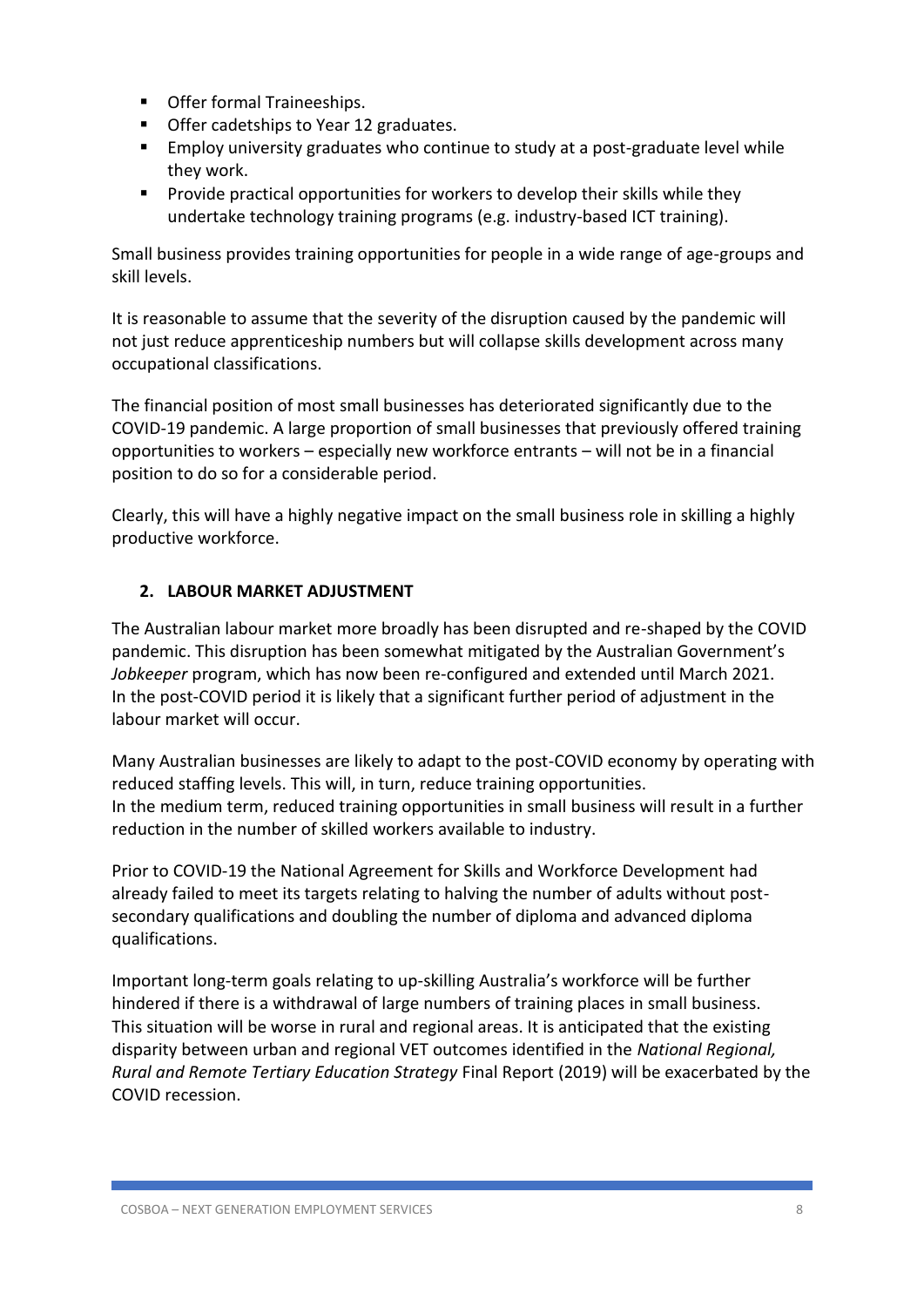Government policy and programs, both Commonwealth and State, must play a major role in guiding the process of labour adjustment onto a course that supports improved workforce skills and productivity.

In the current economic context it is difficult to see how the small business sector can be fully engaged in this effort without assistance from government.

#### **Small business as a key partner in labour adjustment strategy**

Small business has always played a vital role in labour adjustment training. During past economic shocks to major industries (e.g. traditional large-scale manufacturing) small business has helped to re-employ and re-train workers displaced by industry restructuring. Because of the fragile state of the small business sector following the COVID-19 shutdown most businesses will not be in a financial position to contribute to this effort.

#### **3. RECOMMENDATION**

COSBOA is keen to play a role in the development of a new *small business training partnership program* which we have called *Skills Builder*. The Program would:

- Reduce unemployment,
- Help to rapidly re-build capacity in small businesses,
- Rapidly boost the numbers of people undertaking vocational training in industry,
- Provide revitalised vocational career pathways,
- Help to increase workforce productivity.

Skills Builder would involve the provision of carefully targeted training incentive payments to small businesses. The incentives would be paid over a **26 week period** at the start of a person's employment.

As an emergency intervention the Program should be as simple as possible to deploy and administer. For this reason COSBOA recommends avoiding complexities relating to jobseeker eligibility.

#### **4. OBJECTIVES and PRINCIPLES**

#### *Rejuvenating VET pathways in business in the aftermath of economic shock*

The proposed program should be an intervention specific to economic recovery following the COVID-19 crisis. It is much more than just a wage subsidy. The delivery objectives of the *Skills Builder* would be to:

- Place people in employment in small businesses.
- Undertake structured on-the-job training that directly assists the employer's business and supports the skill development of the employee.
- Assist people to start their careers in skilled occupations.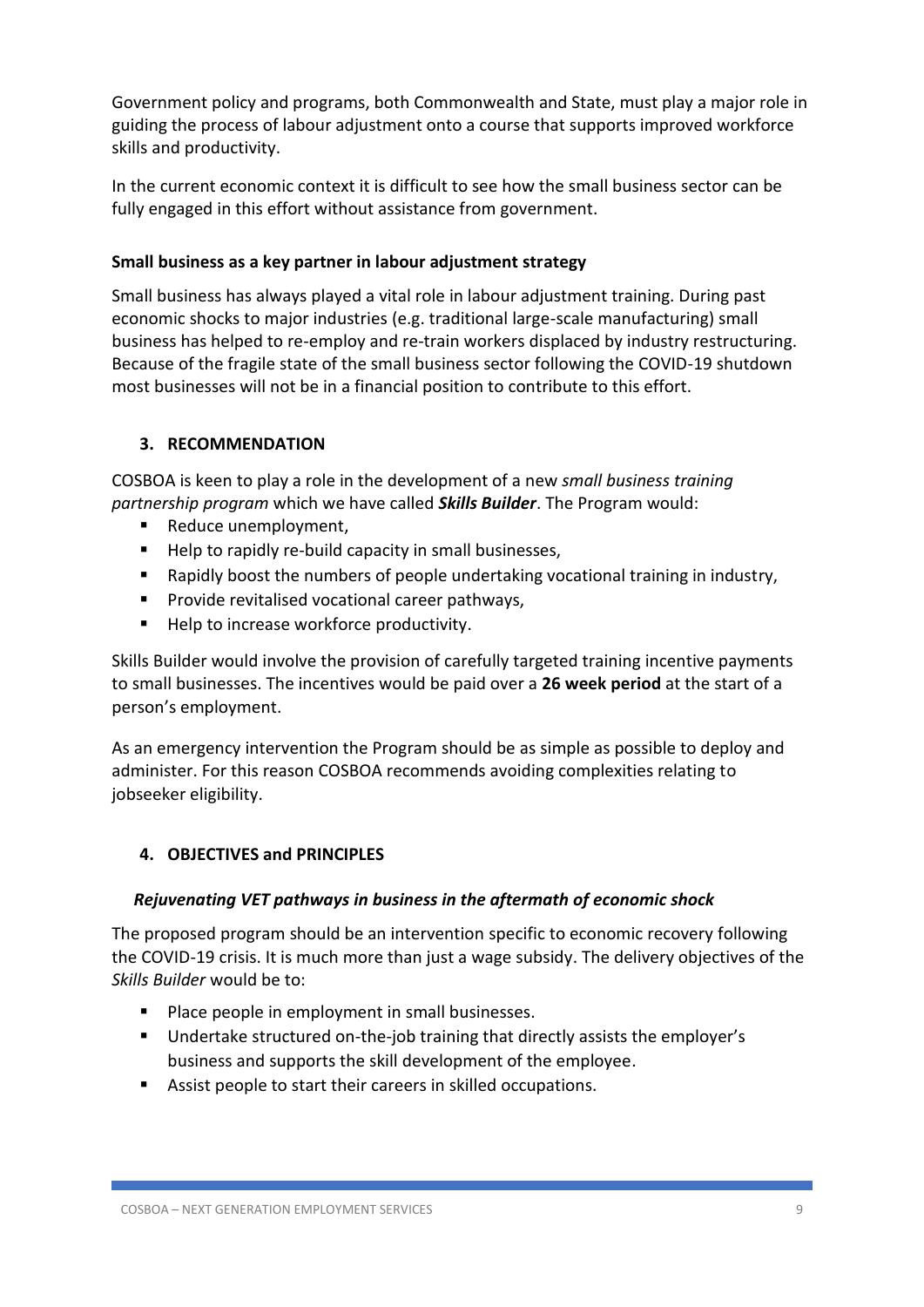The Program would support the rapid development of an increased number of clear and logical VET pathways, with small businesses providing learning opportunities in alignment with post-secondary education.

As a dedicated economic recovery initiative, the *Skills Builder* Program would:

- Be a 'flat rate' subsidy for workers in all training categories employed under the Program,
	- *or*
- A percentage of the employee's award wage.

In the case of Apprentices and Trainees, the Program could:

- Replace the current 50 percent wage subsidy for Apprentices and Trainees which has now been extended beyond 30 September 2020.
- Be paid in addition to standard incentive payments for Apprenticeships and Traineeships.

#### *Early intervention*

Much of the focus on job placement activity in recent years has been on reducing long-term unemployment (largely without success).

The COVID-19 pandemic has reminded Australians of the need to intervene as soon as possible after a person loses their job. There is a pressing need to avoid lost generation of people who lose their attachment to the workforce (including young workers and mature age people).

In this instance, early intervention would involve reinvigorating Vocational Education and Training (VET) pathways of all types, in partnership with small businesses.

#### *Industry agnostic*

Government should avoid picking winners in relation to the targeting of industry sectors for training incentives. If a business in any sector has an identified a need to develop workforce skills, then that opportunity to skill up workers is as good as any other.

#### *Unbureaucratic job placement process*

An employer should be free to recruit a person that best suits their business needs, if that person meets the eligibility criteria (see item 6, below). In the immediate post-COVID period, the length of a person's unemployment should *not* be a determinant of eligibility. An employer could convert an existing part-time worker to an Apprentice, Trainee or full-time employee under the Program, as long as the worker is registered with a Jobactive provider or Disability Employment Service.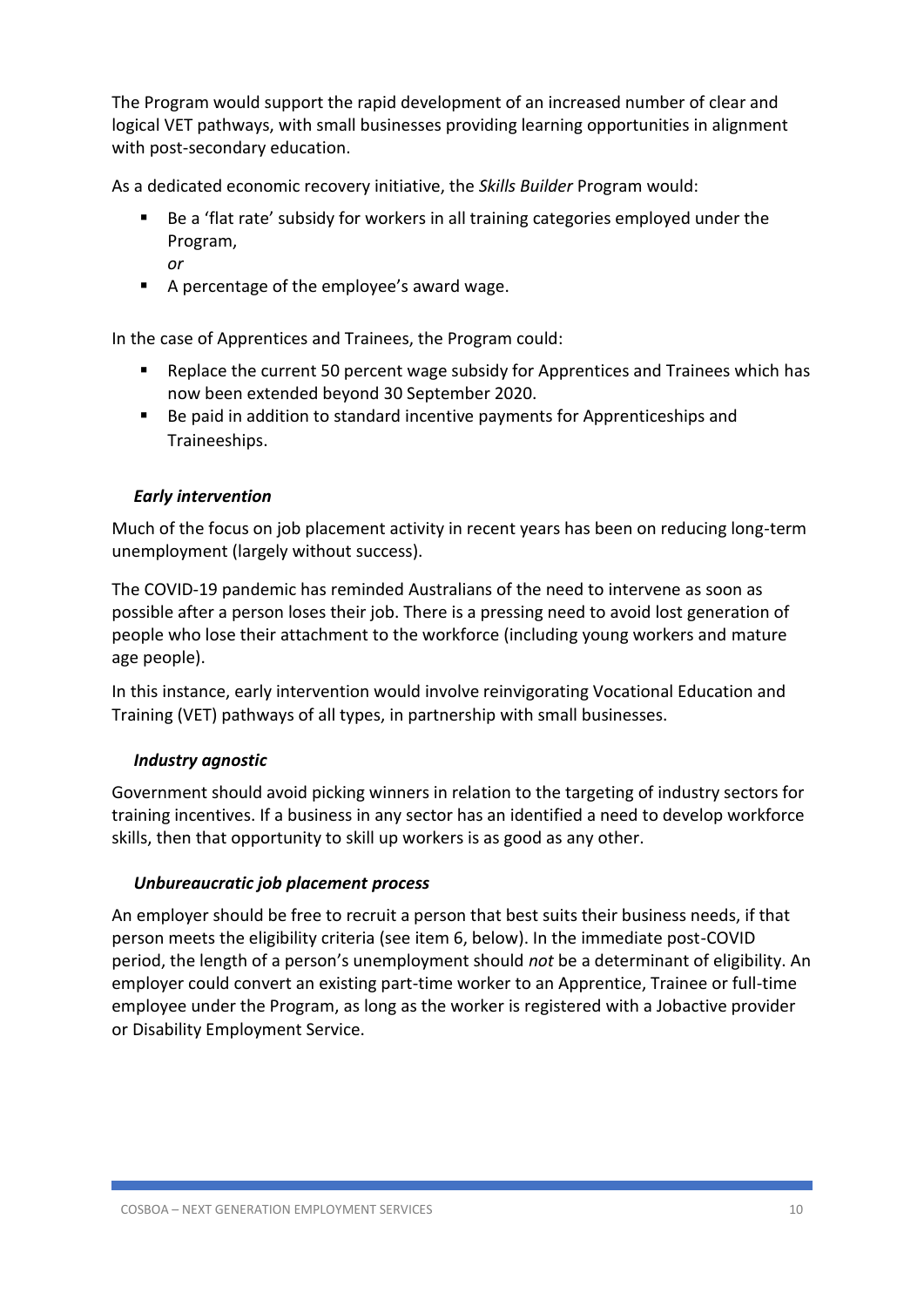### **5. MATCHING FORMAL TRAINING AND ON-THE-JOB TRAINING FOR UNEMPLOYED PEOPLE**

The greatest value for both employer and employee is achieved when the skills required for a particular role match the formal training undertaken by the employee. Examples of how this might occur include:

- An employer provides an employment opportunity for an unemployed person to undertake an industry-recognised qualification program while working in a directly related occupation.
- An employer offers a cadetship to an unemployed Year 12 graduate.
- An employer provides an employment opportunity for an unemployed graduate (from university or formal VET program) offering on-the-job learning opportunities that correlate closely with the graduate's course.
- An employer provides an Apprenticeship opportunity for an unemployed person.
- An employer provides a Traineeship opportunity for an unemployed person.

# **6. ELIGIBILITY**

### *Employer*

An Australian-owned business with turnover of less than \$10 million.

### *Jobseeker*

An Australian resident who is registered as unemployed with a Jobactive provider or Disability Employment Services, whether in receipt of an allowance or not. The period of time the person has been unemployed is not a consideration.

### *Vacancy*

A job opportunity providing a minimum of 25 hours work per week unless hours for Apprentices or Trainees are otherwise specified. The job must provide on-the-job training which corresponds to the employee's formal training program.

There will always be a *Training Plan* in place. This may be a standard Apprenticeship or Traineeship Training Plan, or in the case of other employees, it will be a straightforward template detailing on-the-job training competencies to be undertaken in the workplace.

### **7. PROGRAM MANAGER**

### *Which organisation could manage the Program?*

Arguably, no single existing organisation has the full range of capabilities needed to deliver a broad-based labour market adjustment program. For this reason, any organisation chosen to manage the *Skills Builder* Program would need to gear up for the range of tasks involved.

The managing organisation should have:

1. A close working relationship with small businesses.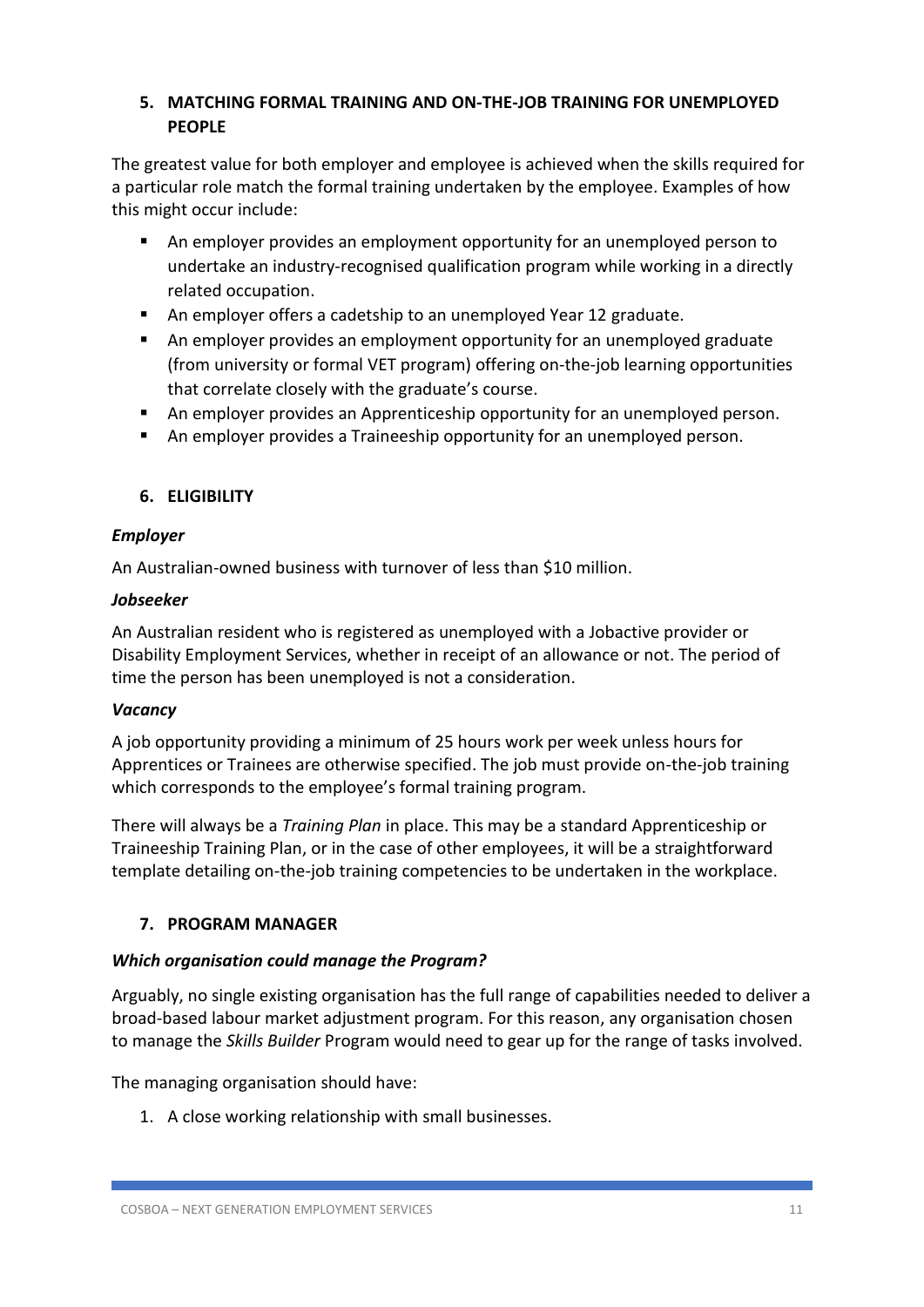- 2. A sound understanding of Vocational Education and Training and a working knowledge of the Higher Education sector.
- 3. The ability to assess and monitor Training Plans.
- 4. The ability to assess payment eligibility (to employers).
- 5. An awareness of the needs of jobseekers and employees undertaking training.

A close day-to-day relationship with jobseekers is *not* critical, because the Program will be driven by small business training opportunities.

Existing organisations which could be considered for the Program management role include:

- **State Training Authorities (STAs)**
- Industry Training Advisory Boards (ITABs)
- Australian Apprenticeship Support Network (AASN)
- Jobactive providers
- Services Australia *Business Hub* team
- Group Training Organisations.

#### **FINAL OBSERVATIONS**

COSBOA believes it is vital to more fully engage Australian small businesses in a broad-based effort to:

- Rapidly address rising unemployment
- Prevent a major reduction in practical vocational training, and
- Reverse the depletion of workforce skills.

The comprehensive implementation of a labour market adjustment program such as *Skills Builder* will:

- 1. Reduce unemployment,
- 2. Help to rapidly re-build capacity in small businesses,
- 3. Rapidly boost the numbers of people undertaking vocational training in industry,
- 4. Provide revitalised vocational career pathways,
- 5. Help to increase workforce productivity.

*Skills Builder* would augment (and become an integral part of) the *JobTrainer* package announced by the Morrison Government on 16 July 2020. *Skills Builder* will strongly complement the vocational training element of *JobTrainer*.